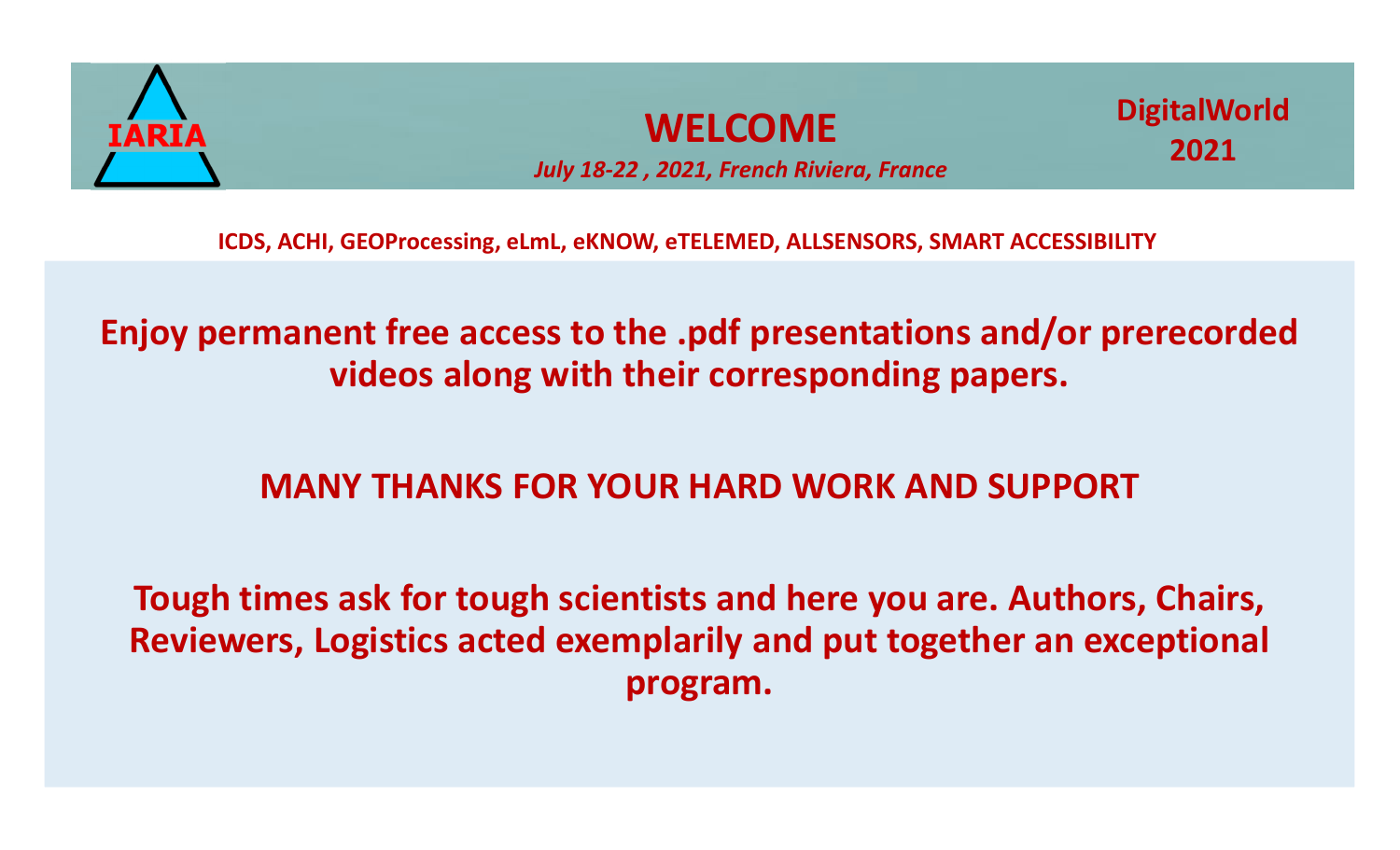## TUTORIAL LECTURES

### • **5 TUTORIAL SPEAKERS**

**Tips for Young IT Researchers in The Medical and Healthcare Fields Professor Emeritus Yoshitoshi Murata, Iwate Prefectural University, Japan**

**Systemic Digital Transformation Governance Framework to Provide Holistic Public Sector Digital Service Development and Provision Dr. Samantha Papavasiliou, Australian Taxation Office & University of Adelaide, Australia**

**Sensors and Pattern Recognition for Localized Control of Weeds in Agriculture Prof. Dr. Paulo E. Cruvinel, Brazilian Corporation for Agricultural Research (Embrapa) and Invited Professor - Federal University of São Carlos (UFSCar), Brazil**

**Practical Ways to Engage and Interact with Students in Online Courses Prof. Dr. Tamara Powell, Kennesaw State University, USA Prof. Dr. Stephen Bartlett, Kennesaw State University, USA**

**Non-fungible Token and Geo Data Processing Dr. Zhaoming Yin, Google, USA**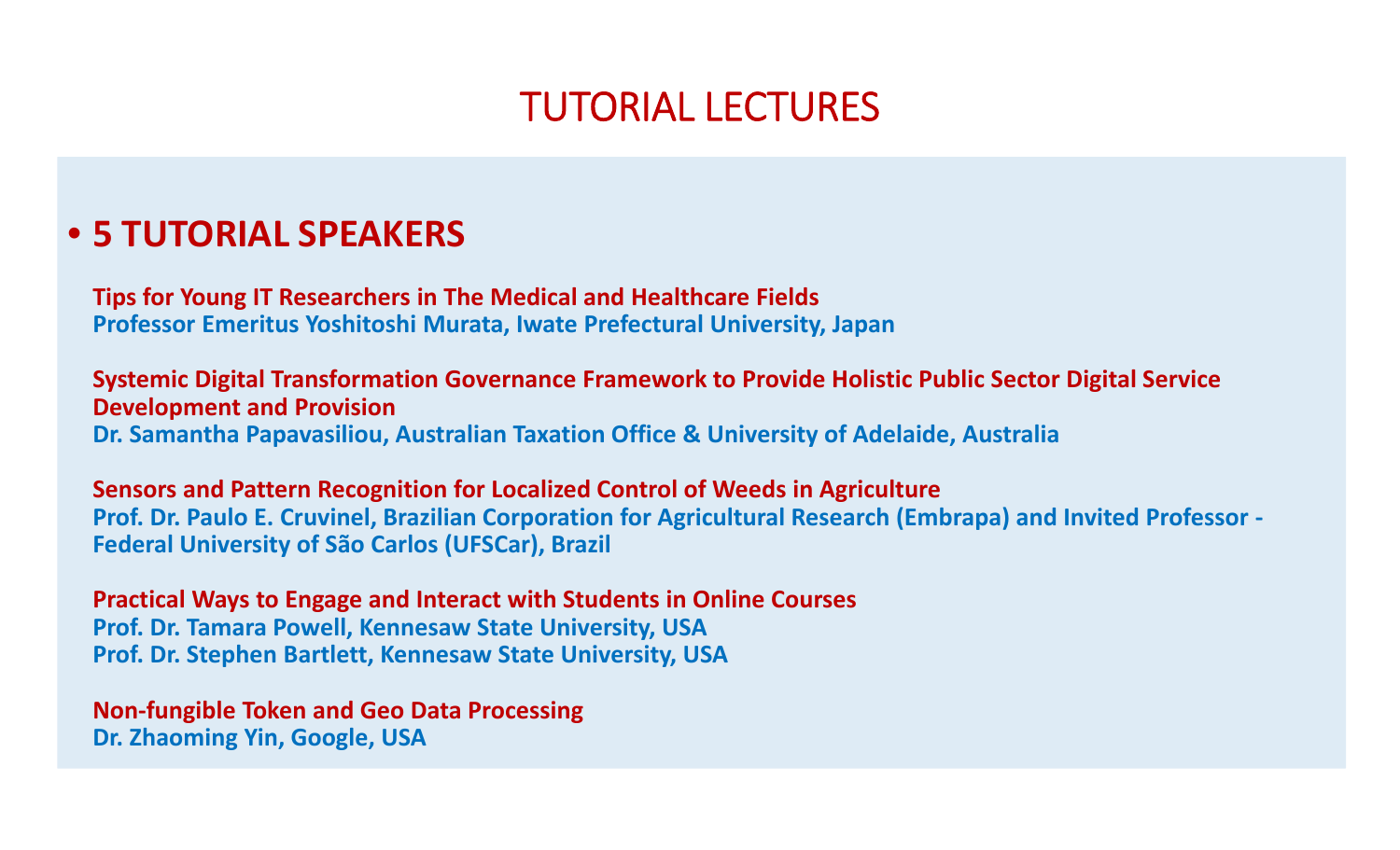## KEYNOTE SPEAKERS (I)

### **10 KEYNOTE SPEAKERS**

**An Introduction to Intelligent GeoProcessing Prof. Dr. Robert Laurini, Knowledge Systems Institute, USA**

**Blockchain and Knowledge management Prof. Dr. Samia Aitouche, University Batna 2, Algeria**

**AI and Remote Sensing: Applying the Deep Learning for Image Enhancement, Analytics, and its Business Applications Dr. Jui-Hsin (Larry) Lai, Ping-An Technology - Research Lab, USA**

**User Analytics: Modeling User Behavior and Predicting User Intention Assist. Prof. Dr. M. Omair Shafiq, Carleton School of Information Technology | Faculty of Engineering and Design | Carleton University - Ottawa, Canada**

**Agent Modeling, Internet of Things, and Multi-Dimensional Accounting for Managing Manufacturing Systems Prof. Dr. Takao Terano, Chiba University of Commerce / Tokyo Institute of Technology / University of Tsukuba, Japan**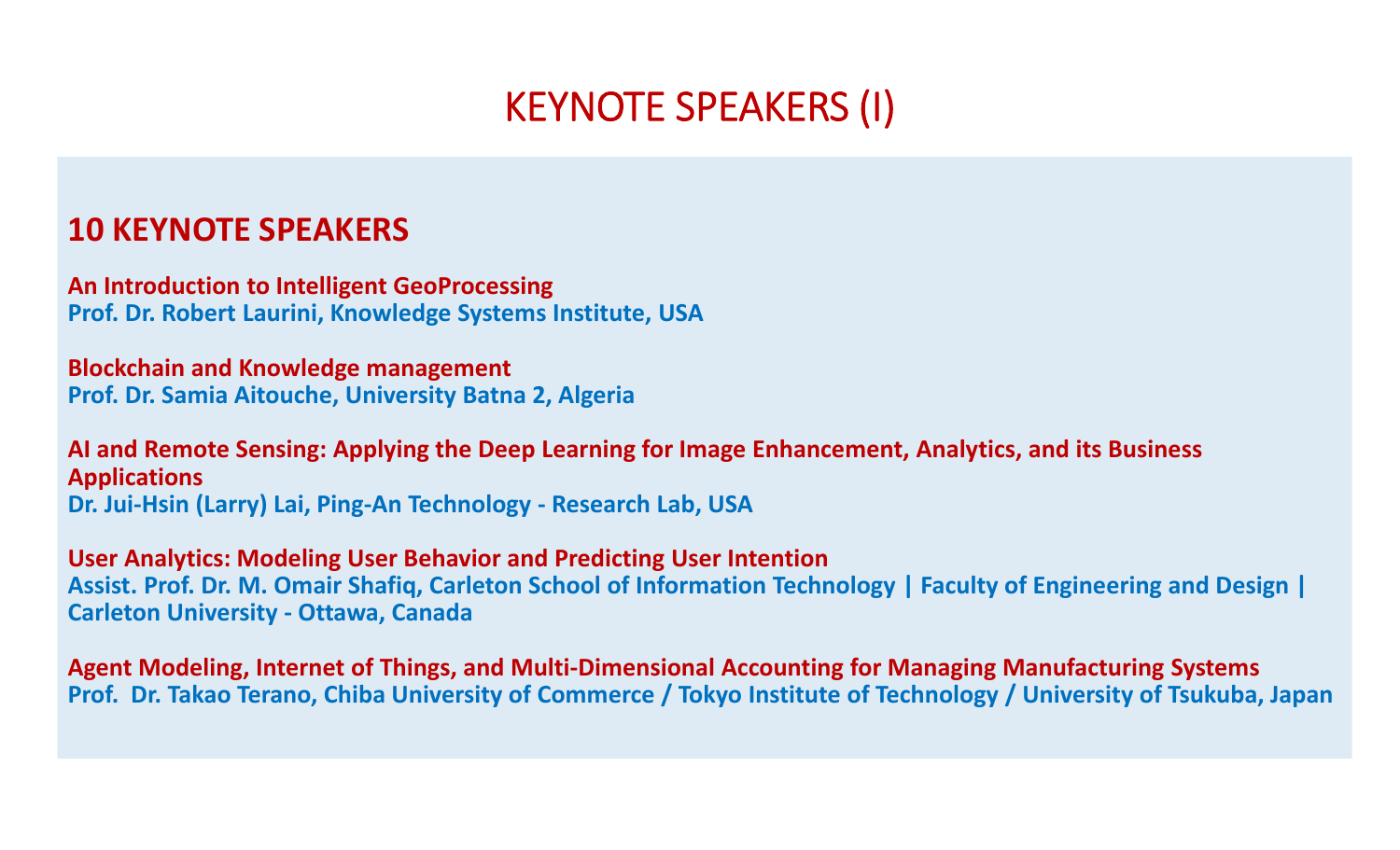## KEYNOTE SPEAKERS (II)

### **10 KEYNOTE SPEAKERS**

**Blended Learning of IoT and AI for Business in Recurrent Education Program SmartSE Prof. Dr. Hironori Washizaki, Waseda University, Japan**

**User-led Accessible Technology Research for the Deaf and Hard of Hearing in Human-computer Interaction Prof. Dr. Yuhki Shiraishi, Tsukuba University of Technology, Japan**

**Putting the Digital into Towns: How Ready are Rural Towns for Digital Transformation? An Analysis of Five Irish Rural Towns Prof. Dr. Theo Lynn, DCU Business School / Irish Institute of Digital Business, Ireland**

**Perspectives and Challenges of Quantum Computing in Geo-Engineering Domain Dr.-Ing. Dr. (PhD) Alexey Cheptsov, High Performance Computing Center Stuttgart, Germany**

**Enhancing Ground Penetrating Radar Signals Through Frequency Compositing Roger Tilley, Ph.D. Senior Member of the Technical Staff, Sandia National Laboratories, Livermore, CA, USA**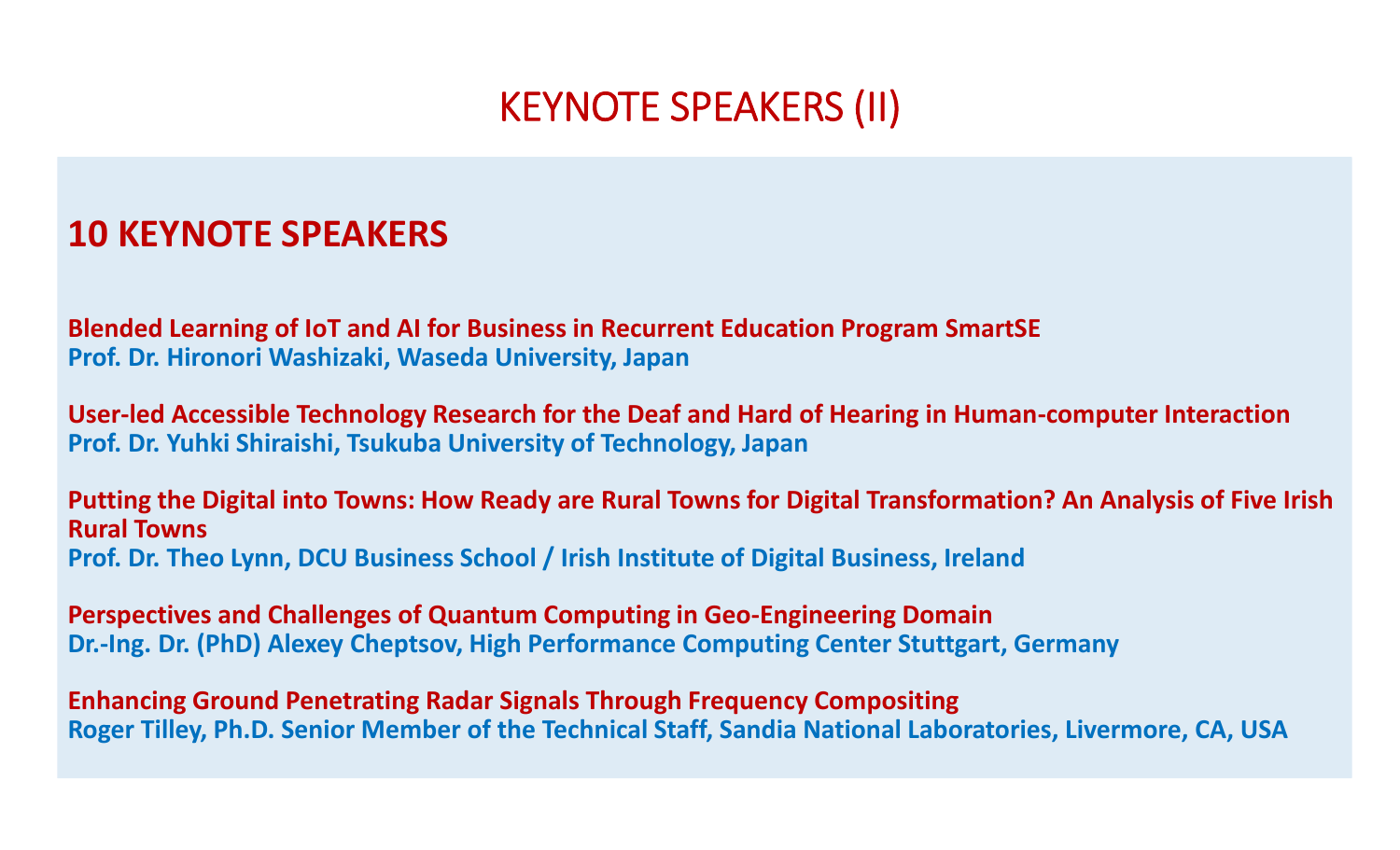## ONE EXPERTS PANEL

# **Digital Twins: A 360° Tour of Life Cycle and Applications on Built Environments**

**(software development, sensing, industrial use cases, predictive maintenance, social use cases, products, constructions, arts, etc.)**

### **Chair**

**James Candon, Managing Director, United Europe, Germany**

#### **Panelists**

**Olga Levina, TH Brandenburg, Germany**

**Mohamad Kassem, University of Northumbria Newcastle, UK & RINNO Consortium**

**Lasse Berntzen, University of South-Eastern Norway, Norway**

**Camelia Chivăran, University of Cambridge / University of Campania "Luigi Vanvitelli", UK / Italy Jean-Pierre Toumazet, Université Clermont Auvergne, France**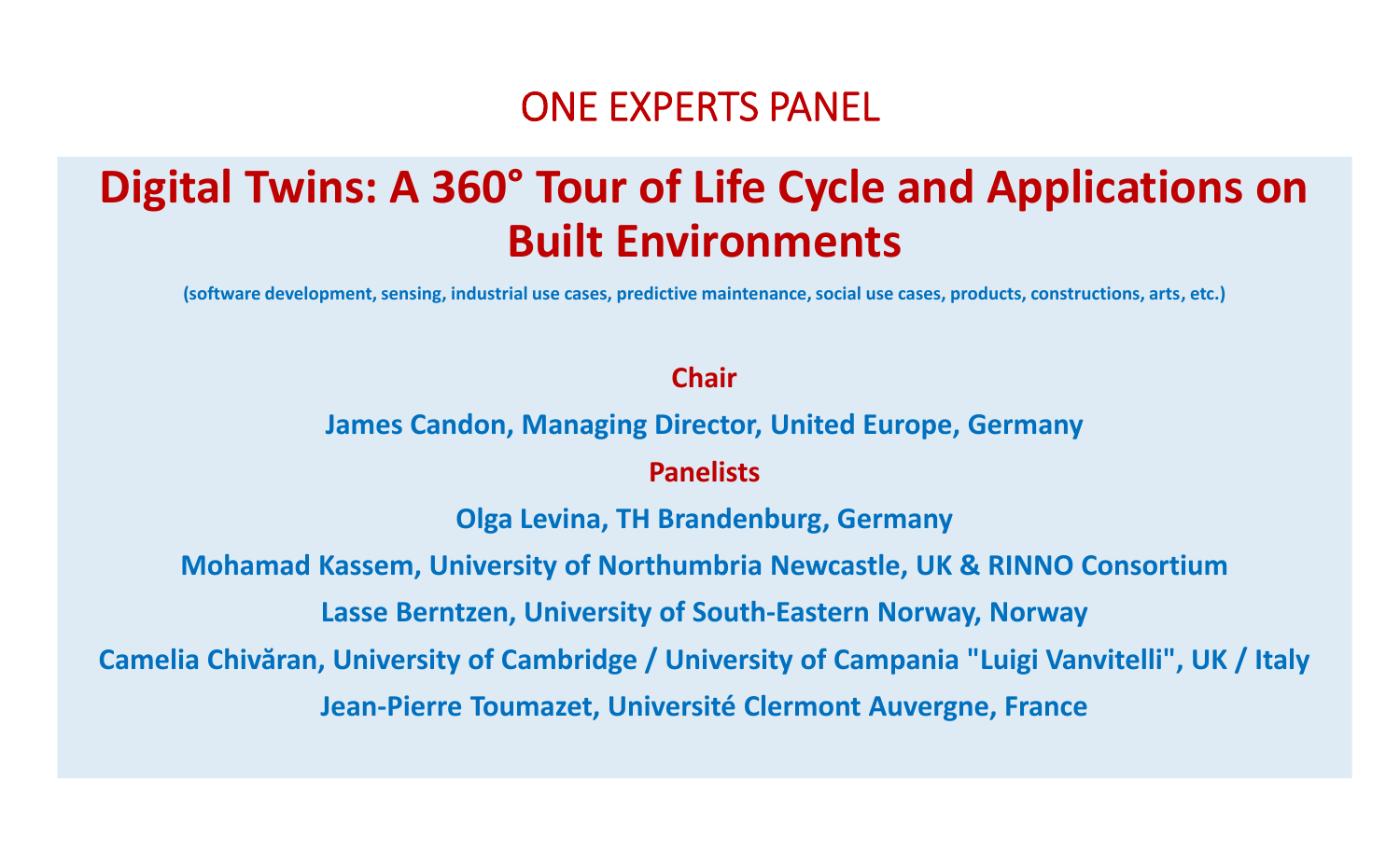## SEVEN SPECIAL TRACKS

#### **DHS-COVID-19: Digital Health Surveillance and COVID-1**

**Chair: Prof. Dr. Theo Lynn, Dublin City University Business School, Ireland**

#### **EU SPACE: European Research Horizons**

**Chair: Dr. Pierangelo Rosati, Dublin City University, Ireland**

#### **AGAS: Agent and Gaming Approach to Socio-Technical Systems**

**Chair: Prof. Takao TERANO, Chiba University of Commerce, Japan terano@cuc.ac.jp Organizers: Prof. Setsuya KURAHASHI, University of Tsukuba, Japan kurahashi.setsuya.gf@u.tsukuba.ac.jp Prof. Hiroshi TAKAHASHI, Keio University, Japan htaka@keio.ac.jp**

#### **SEGAHW: Serious Games and Services for Wellbeing and Health**

**Chair: Marie Sjölinder, PhD, Senior Researcher, RISE Research Institutes of Sweden, Sweden**

#### **HCIP: Human Computer Interaction in Practice**

**Chair: Dr. Eng. Prima Oky Dicky Ardiansyah, Iwate Prefectural University, Japan**

#### **LECILA: Learning Engineering: Courseware Instrumentation and Learning Analytics**

**Chair: Erin Czerwinski, Manager, Learning Engineering and Technology Enhanced Learning Product Carnegie Mellon University, USA**

**MEDIRE: Computer-aided Medical Diagnosis and Rehabilitation Systems Chair: Dr. Eng. Prima Oky Dicky Ardiansyah, Iwate Prefectural University, Japan**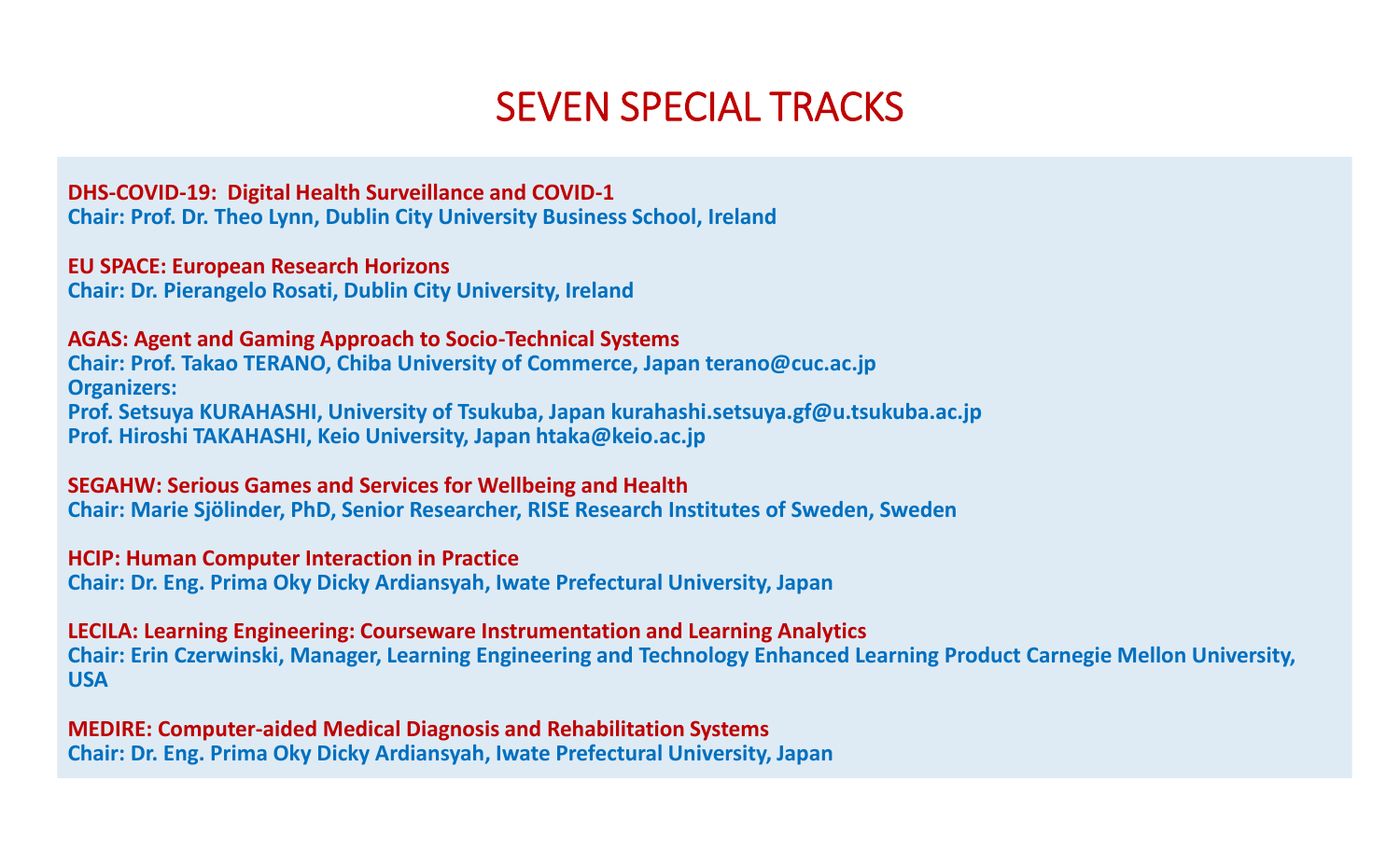## SPECIAL THANKS for supporting PERMANENT & FREE ACCESS

### *Special thanks to ALL contributors!*

*IARIA proceedings and journals are free-access with no subscription and no-publication-fees for journal contributions (see ThinkMind Digital Library, www.thinkmind.org and Journals www.iariajournals.org).*

*The only operational support comes from registration fees. This generous and ethically fair knowledge sharing model cannot survive a pandemic without true believers in free-access to knowledge and information, which is IARIA's philosophy and vision.*

*Thanks to all outstanding scientists contributing to DigitalWorld 2021 program!*

*For 2021, all events will be held in a hybrid mode with 5 options: on site or virtual choices (live, prerecorded videos, voiced presentation slides, and .pdf slides).*

*We hope for better times allowing us to return to the traditional on-site scientific events. However, we are ready to adapt to any unexpected circumstances.*

*Hoping that 2022 will be a more agreeable year!*